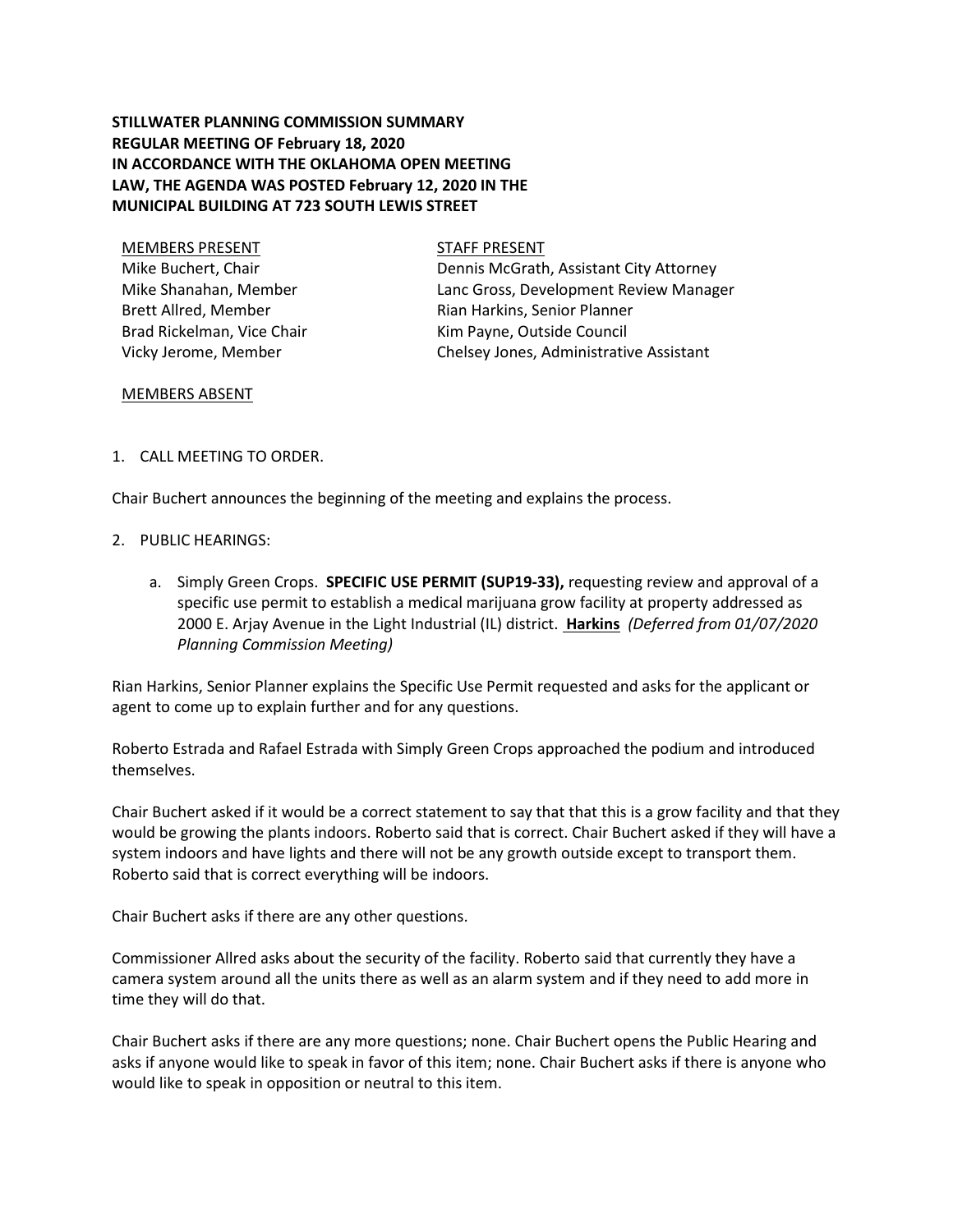Kathy Houston 1107 E Skyline St, said that while she supports medical marijuana she thinks that this facility is too close to the schools.

Chair Buchert closes the Public Hearing and asks staff to come up and present the findings and alternatives.

Mr. Harkins presents staff findings and alternatives.

Chair Buchert asks if there is any commission discussion or if anyone would like to make a motion.

**Vice-Chair Rickelman motioned to accept findings and approve SUP19-33 as presented, Commissioner Jerome seconded.**

| <b>Roll call:</b> | <b>Buchert</b> | Rickelman | Shanahan | Jerome | Allred |
|-------------------|----------------|-----------|----------|--------|--------|
|                   | Yes            | Yes       | Yes      | Yes    | Yes    |

#### *Time: 7 minutes*

b. RSR OKC North, LLC c/o Crafton Tull & Associates, **PRELIMINARY PLAT (SUB19-20),** requesting review and approval of a preliminary plat creating 182 residential lots and four (4) outlots at property currently addressed as 1998 W. 32<sup>nd</sup> Avenue and is currently zoned Residential Single Family Small Lot (RSS) and Agricultural (A). **Harkins** *(Deferred from 01/07/2020 Planning Commission Meeting)*

Mr. Harkins said that this is a preliminary plat that originally came to planning commission December 17<sup>th</sup> and was delayed through the holidays to address one issue between this and another development nearby. Mr. Harkins explains the details of the preliminary plat.

Chair Buchert said that in the information that was provided to the commissioners there were 8 items that they would recommend conditional approval upon those 8 items. Are those 8 items still valid that you would want to recommend conditional approval?

Mr. Harkins said yes they are, they are changes that staff in the last review see that need to be made. Some of them are minor, the biggest was with the sanitary sewer that they say they have worked out with the property owner to the north. The rest staff feels can be done easily but do need to be addressed.

Chair Buchert asks that the representative from Engineering or Development come forward.

Brad Reid, Crafton Tull Associates on behalf of the applicant said that if they have any particular questions he can answer those. He can talk on the sanitary sewer if they want.

Chair Buchert said that he doesn't need him to talk on the sanitary sewer only to know that it will work.

Mr. Reid said that the issue was with another preliminary plat and they had to get with their layout, but they are in agreement with their engineer and agree to work with them to get it to work.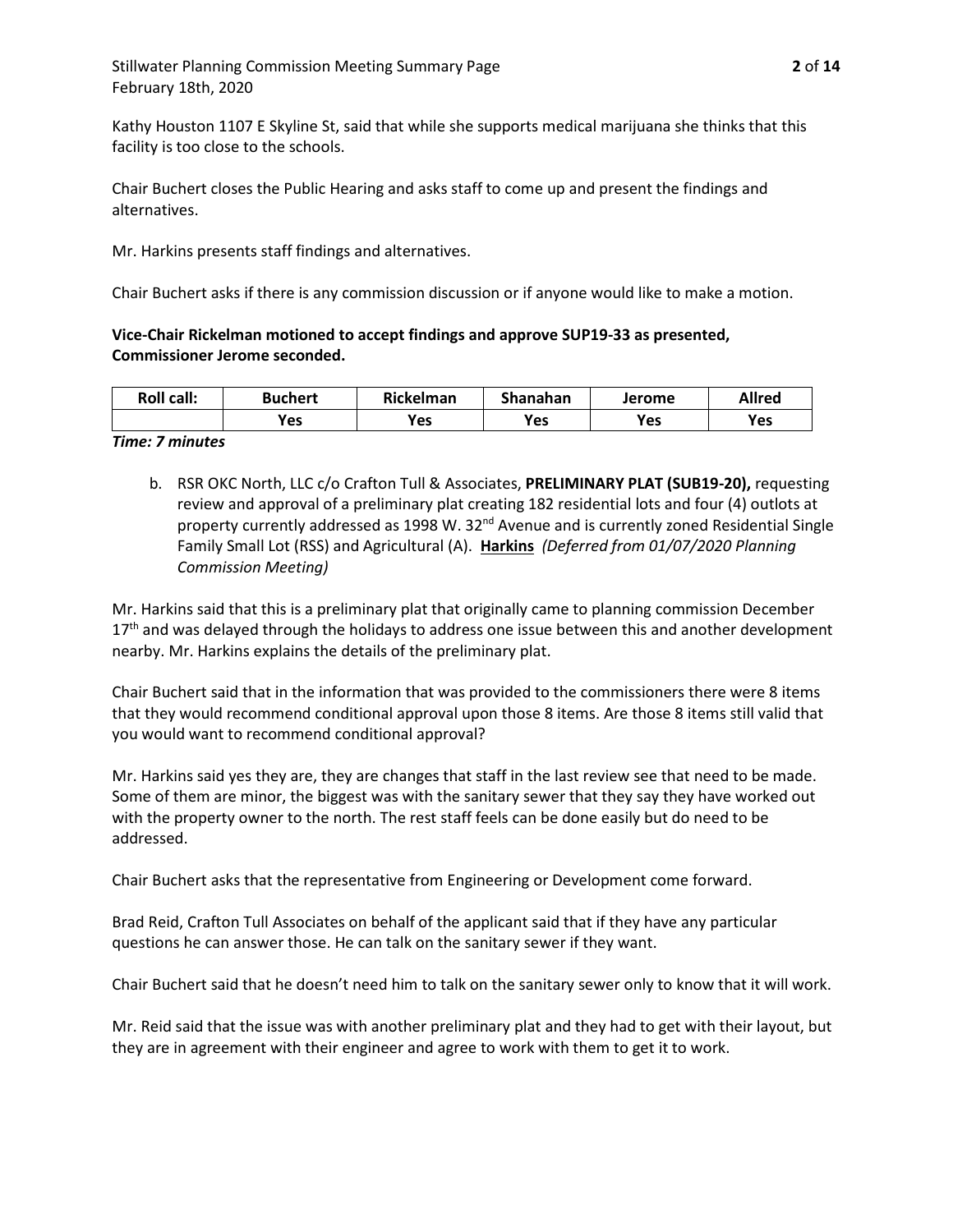Chair Buchert asks if the 8 items that they would approve this with the condition of these items does he have any comment or objection on those items. Mr. Reid said no they do not, they are in agreement on those items.

Chair Buchert asks if there are any questions of any other commissioners; none.

Chair Buchert opens the Public Hearing and asks if there is anyone that would like to speak in favor of the item; none. Chair Buchert asks if there is anyone who is there to speak in opposition or neutral of this item; none. Chair Buchert closes the Public Hearing and asks staff to present findings and alternatives.

Mr. Harkins presents the findings and alternatives.

Chair Buchert asks if there is any questions of staff. Chair Buchert asks if there is any discussion of the commission or a motion.

**Vice Chair Rickelman recommended that they accept the findings and approve the preliminary plat as presented with the recommended 8 recommended revisions that was presented by staff in the packet, Commissioner Allred seconded to approve with the following revisions:**

- **Any remaining easements that contain a single utility be labeled as a 15 foot electric easement.**
- **Street light easement will need to be dedicated on the final plat per city standards.**
- **An additional 10 foot U/E added along the north side of Lot 9, Block 5.**
- **Block 4, Lots 1-20 will need to increase the 10 foot utility easement west of the property lines will need to 20 foot wide.**
- **Provide revised street names on the Final Plat per Section 23-81 (f) for all streets except Buffalo Drive.**
- **Provide written confirmation (signed agreement, etc.) regarding proposed sanitary sewer connections with adjacent property to the north of the proposed plat.**
- **Update the drainage study to indicate basin areas, peak flow rates, and soil types per Sec. 23- 386.**
- **Revise the zoning for the property to the north as RSS instead of R-1.**

| <b>Roll call:</b> | <b>Buchert</b> | Rickelman | Shanahan | Jerome | <b>Allred</b> |
|-------------------|----------------|-----------|----------|--------|---------------|
|                   | <b>Yes</b>     | Yes       | Yes      | Yes    | Yes           |

*Time: 7 minutes*

c. Kabosh Cannabis Co., LLC, **SPECIFIC USE PERMIT (SUP19-31),** requesting review and approval to establish a grow and processing facility at 1198 E. Airport Road in the Industrial General (IG) district. **Harkins**

Mr. Harkins presents SUP19-31 and asks the agent or applicant to come up.

Stephen Gose, Gose and Associates 113 E  $8<sup>th</sup>$  on behalf of the applicant said that all operations will be inside the building, there will be no outside growing or processing. There are perimeter fences and the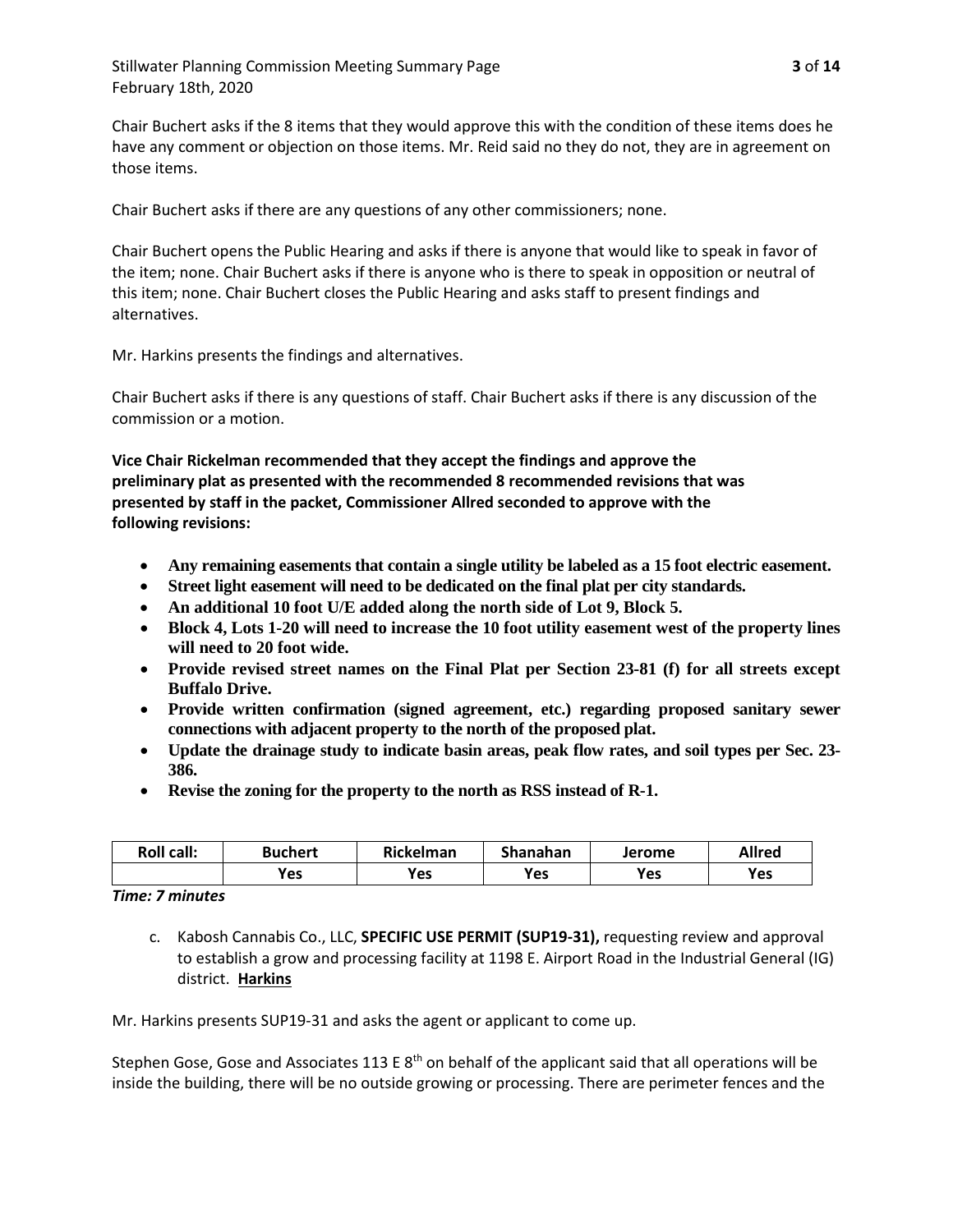standard security system that they have and will add to if necessary. Mr. Gose asks if there are any questions that he can answer; none.

Chair Buchert opens the Public Hearing and asks if there is anyone there that would like to speak in favor; none. Chair Buchert asks if there is anyone there that would like to speak in opposition or neutral of the item; none. Chair Buchert closes the Public Hearing and asks staff to come up and present findings and alternatives.

Mr. Harkins presents the staff findings and alternatives and asks if there are any questions of staff; none.

Chair Buchert asks if there is any discussion or a motion.

# **Commissioner Jerome motioned to accept the findings and approve the SUP19-31 as presented, Commissioner Allred seconded.**

| <b>Roll call:</b> | Buchert | <b>Rickelman</b> | Shanahan | Jerome | <b>Allred</b> |
|-------------------|---------|------------------|----------|--------|---------------|
|                   | Yes     | Yes              | Yes      | Yes    | Yes           |

### *Time: 5 minutes*

d. CHC Management, LLC, **PRELIMINARY PLAT (SUB19-23),** requesting review and approval to create a new residential subdivision named "Skyline East, Section Two" consisting of 132 residential lots and two (2) outlots on property addressed as 1798 N. Payne Street. **Harkins** *(Deferred from 02/04/2020 Planning Commission Meeting)*

Mr. Harkins says that this item came before Planning Commission January  $7<sup>th</sup>$  and was deferred to February 4<sup>th</sup> and then until this meeting for additional discussion. Mr. Harkins presents the preliminary plat and says that a Traffic Impact Analysis that recommended no new additional improvements was submitted and showed that the access points were adequate. Mr. Harkins also went over the discussion that was held between Stillwater Public Schools, the Developer, and City Staff with resulting a response letter from the neighborhood that they request access to Jardot as well as the elimination of access from Moore and Payne Streets. Mr. Harkins also said that it the density has been brought up as an issue, and staff believes that it does meet the RSS zoning district.

Chair Buchert said that Mr. Harkins made a statement that the traffic study showed that the connections to the residential streets are adequate, what in the traffic study leads to that conclusion. Mr. Harkins says that that was their conclusion and recommendation and says that they were in the meeting with staff, school, and the neighborhood via conference call and explained why they made that recommendation.

Chair Buchert asks if there are any other questions of staff at this time; none. Chair Buchert asks for the applicant to approach.

Stephen Gose, Gose and Associates 113 E  $8<sup>th</sup>$  on behalf of the applicant requesting approval of the preliminary plat. Tonight to address the traffic Ester Shaw Smith is here. Mr. Gose said that he wanted to touch on a few other topics the density specifically. The density as defined in our code is the amount or quantity of something per unit of measure, the number of units in a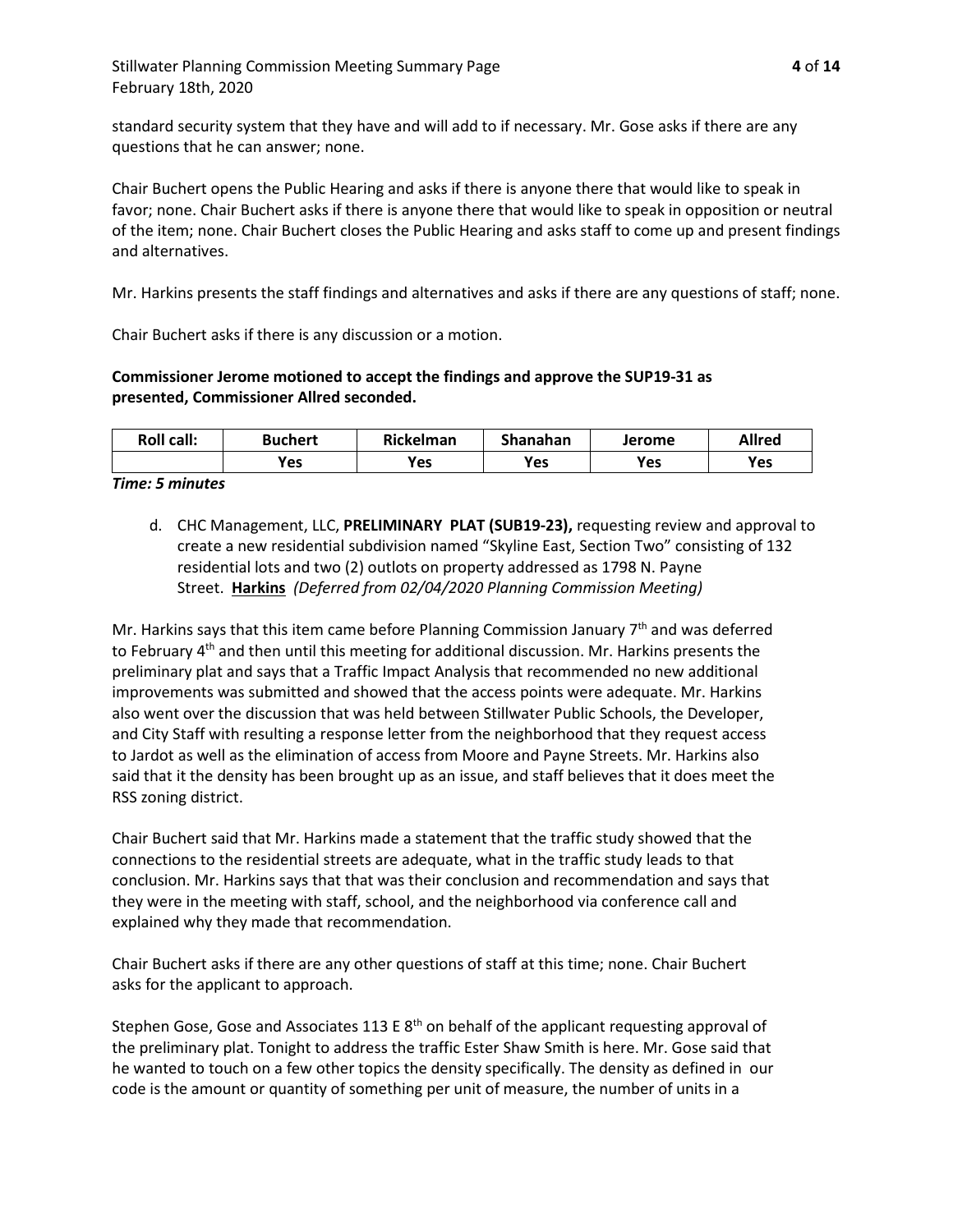# Stillwater Planning Commission Meeting Summary Page **5** of **14** February 18th, 2020

given land area or building area. Gross density which is what applies in this in regards to the comprehensive plan. The Zoning is gross density is units per acre density measurement that includes in the calculation all land occupied by use, right of way or easement, recreational activity, civic activity, building, parking, landscaping, and any other improvement necessary for the development. So in the context of this request they are at 4.6 – 4.8 units per acre, the comp plan calls for 20 units an acre or less and the zoning calls for 8 units or less. The other items he has to address can come after the public hearing and the traffic information.

Ester Shaw Smith, Lee Engineering 525 Central Park Dr, OKC said that she wants to give an over view of the traffic study that was given in the packets. They did confirm data collection sites with the city via conference call December  $18<sup>th</sup>$  so that they would be very aware of the areas of their data collection. They performed peak hour am and pm counts and 24 hour counts on the arterial, major, and minor arterials. The major intersections were also performed adequate at those major intersections and arterial roadways because those are critical to your traffic flow and mobility within the community, they provide access points and higher speeds and volumes. Local streets are not included in data collection because they are low speeds and low volumes and that is the industry standard. Based on the preliminary plat the development is supposed to include 132 lots and based on those trip generation rates that equates to 99 total trips in the am, 25 into the development and 74 out of the development in the am peak hour. For the pm peak hour there will be 133 trips generated that 84 into the development and 49 out. The am and pm peak hours are typically from 7:15-8:15 in the morning, and the evening from 4-5pm. That am peak hour does coincide with Skyline Elementary by about 15 minutes since they have a start time of 8am, the pm doesn't. They take those trips and distribute them on the roadway network and they distribute them based on how existing traffic is coming and leaving the current development now. That leaves around 55% that is going to the north and to the west, and 40% going to the south and the west, and 5% going to the east or using Jardot. Most of the city is west of this development. Operational analysis of this study area and roadway was preformed and it was found the traffic generated by Skyline was not significant enough to have a large impact on your arterial or major collector streets and they all operate at level C or better. The access points that were proposed by the developer are adequate. It should be mentioned that the extension of Grandview was used in the analysis as it will be installed prior to build out of this development.

Chair Buchert asked if she assumed in her traffic study that a street that has not been built yet is connected. Mrs. Smith said that is correct. Chair Buchert asked what rational or what evidence do you have that that street will be connected and in what timeframe. Mrs. Smith said that she was directed by city staff that that is something that would be happening and the applicant said that that would be happening in the next few months on that extension. They look at future roadway conditions when they look at the future condition analysis so they have to say that if there are planned roadways or planned developments they need to incorporate that into the study. They did observe operations at Skyline Elementary and at the Stillwater Jr High and it did last around 10-15 minutes. They did notice that pedestrians and students have infrastructure on their school grounds, sidewalks, signage, school zone flashers, there is a fourway stop sign at Skyline and Sunrise and has high visibility crosswalks and they did observe students using the crosswalks. There was a capacity issue on Sunrise, according to the roadway classification the capacity is 5,000 vehicles per day and right now has less than 1,500 vehicles per day. The neighbor who counted that location had a very similar count as theirs for that location.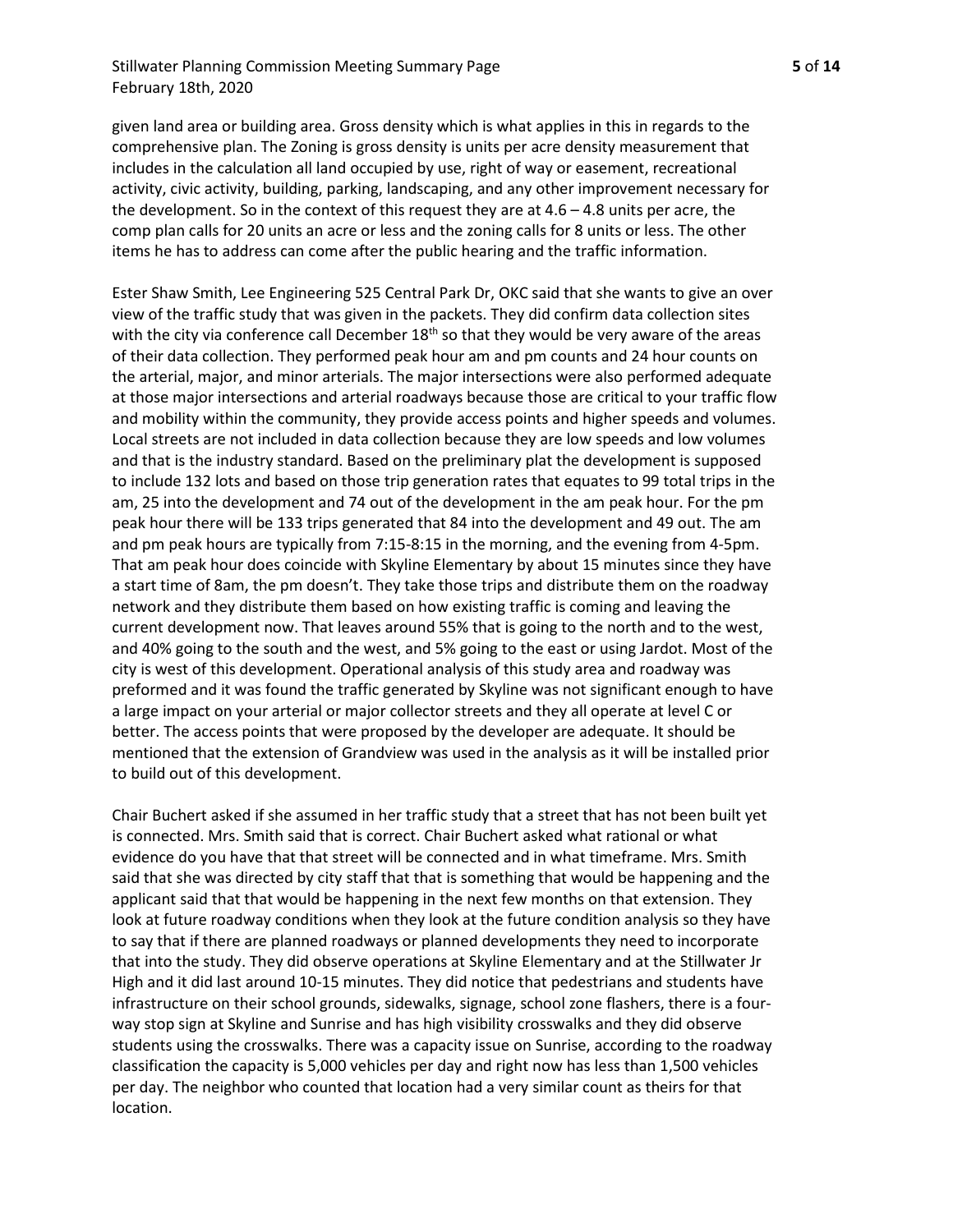Chair Buchert asks if there are any further questions at this time; none. Chair Buchert asks Mr. Gose to come back up.

Chair Buchert says that the Grandview connection is included in the study, when will that be implemented and when can they count on it. Mr. Gose said that those plans have been reviewed and approved by city staff as part of them having an Eastridge Second Addition to create and build out the lots on the North side of Swim and the west side of Grandview. Part of why Grandview hasn't been built prior to this is various property owners on the west and the east couldn't get on the same page to get the right of way on who's building the road lined up. Their client on that who is also a partner in this has acquired that right of way from the property owner to the east and the deed has been sent to the city, last he heard it was in the city attorney's office, signed and notarized by the property owner on the east side of Grandview. It just needs to be accepted by City Counsel as the right of way, the plans have been reviewed and approved by city staff, so that road is really close to being built. It's not conceptual, it is approved plans.

Chair Buchert asks if it's ok to approve the development contingent on Grandview being in place before the final plat comes back to this commission. Mr. Gose said that they are fine with that condition because their intent is to have that road built prior to a house being occupied in Skyline East.

Chair Buchert asks if there are any other questions. Commissioner Shanahan asked who Mr. Gose said was financially contributing to buying easements so that Grandview can be a through street. Mr. Gose said that it was dedicated, that there was no money exchanged for the dedication of the east half of the right of way.

Chair Buchert opens the Public Hearing and says that he has eight people signed up to speak and then he will open it up to anyone else who would like to speak for or against this.

The following come to speak in opposition of the development:

Simon Ringsmuth, 1705 E Linda Ave Bob Graalman, 2224 W Sunset Dr. on behalf of the Stillwater School Board Anthony Shore, 2001 E Linda Ave Leslie Meyer, 1102 N Payne St David Goad, 1210 N Payne Mathew Wycough, Tom Bradley, 1107 N Payne St Kathy Houston, 1107 N Skyline Ross Roy, 1819 E Linda Mary McFarland, 1917 N Skyline Valerie Kisling, 1903 N Skyline Stephanie Bundy, 901 E Dell Ave Judy Hall, 1519 E Cimarron Dr Aaron Underwood, 1920 N Grandview Steve Franklin, 1424 N Skyline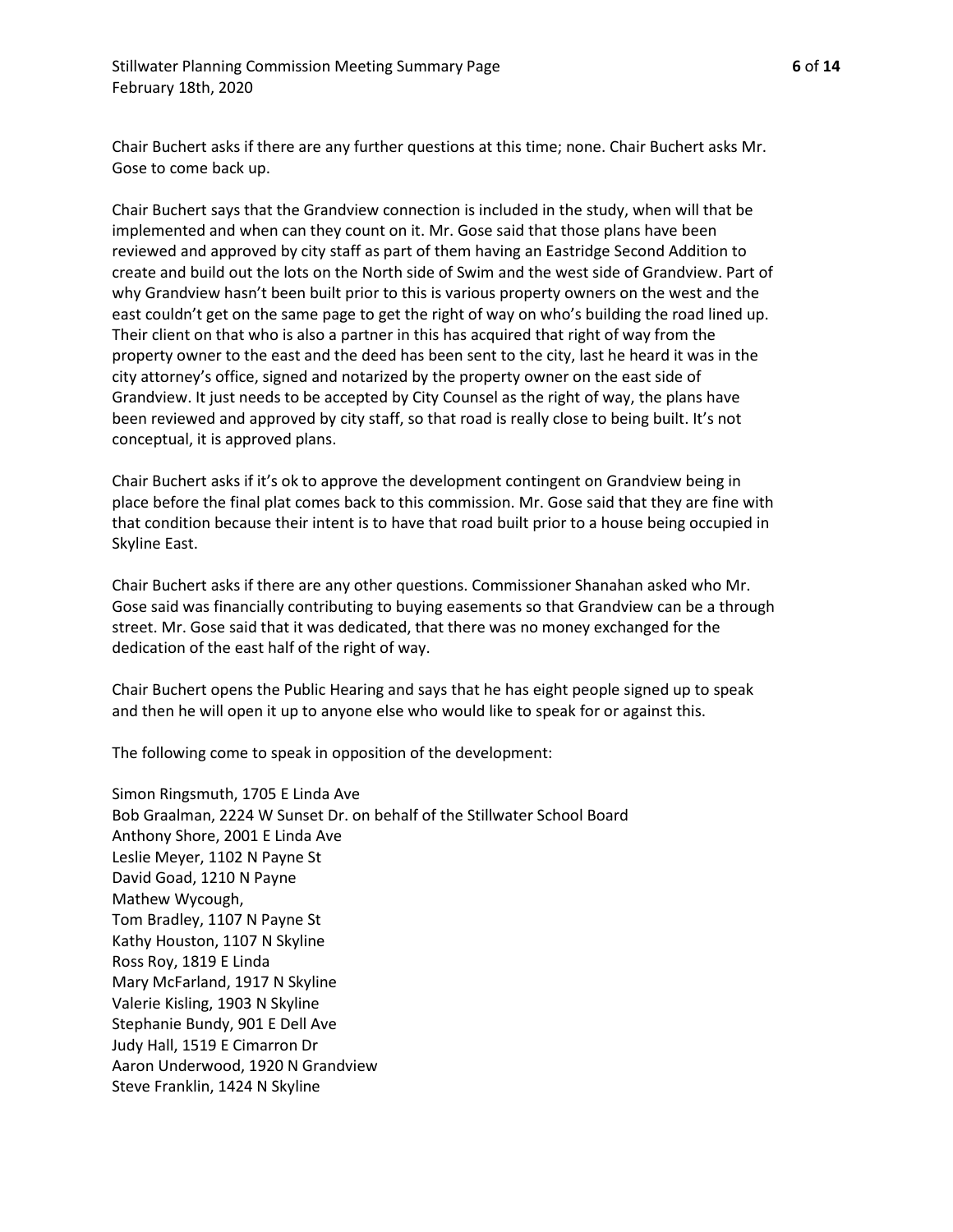Stillwater Planning Commission Meeting Summary Page **7** of **14** February 18th, 2020

- Density almost four times as dense as the surrounding neighborhoods
- Traffic the issue is not artery roads, it is interior roads
- Safety Traffic Impact study didn't get information on pedestrian traffic
- Streets are too narrow to handle the increase in traffic as they are already to narrow
- Streets are already clogged and have students crossing them
- Need to add an access point to direct traffic away from school zones, not increase the traffic.
- Grandview is just going to move the traffic to the east because of the new neighborhood that will be developed.
- Need to remove access to Moore and Sunrise and put in a road to Jardot
- The Schools as always will adjust to whatever the situation dictates, while hoping the best decisions are made for an efficient and safe school environment inside and outside the buildings.
- These are challenging topics that create a lot of confusion around the public about who's responsible about what, and while new school measures may alter and somewhat improve the situations more can only be done with the assistance of the city planners.
- Schools can't do everything, and while there may have been wishful thinking that the schools are going to provide a road that will ease the congestion, that is not a part of their responsibility and they will adjust as much as they can for the areas that they are responsible for but otherwise it is impossible to make commitments such as that.
- Potential risk for those that drive, walk, or bike to the Jr High and Skyline and efficient approached and departures from the schools is well known.
- When growth and tradition come face to face, each side must give something to get something.
- Skyline Elementary School does have drop off and pickup on sight and yet still has queuing in the adjacent streets.
- The traffic study mentions nothing about the school crossings at McElroy and Skyline, doesn't mention the school crossing at Skyline and Sunrise, and doesn't mention the school zone at Skyline and Sunrise
- It is the City's job to promote and protect the safety and health of the city.
- Original comprehensive plan commissioned by the City of Stillwater low density residential was defined as all single family and two family residential uses that involve a gross density of 4 dwelling units or less per acre. In the C3 Plan adopted in 2013 and currently in effect the definition of low density residential was changed to conventional single family attached dwellings to family units and low density multifamily with a gross density of 20 units per acre.
- During the two to three years of construction all of the equipment will be coming through the school zones.
- Grandview should have been built when East ridge was first built
- Grandview will help with the traffic flow to the arterial but will do nothing for the focus area around the Jr High and the Elementary school
- As currently platted all access points are in school zones
- There's not a problem with an access point to an arterial street when the developer wants it.
- Your supposed to build streets not for slow traffic but for the most congested times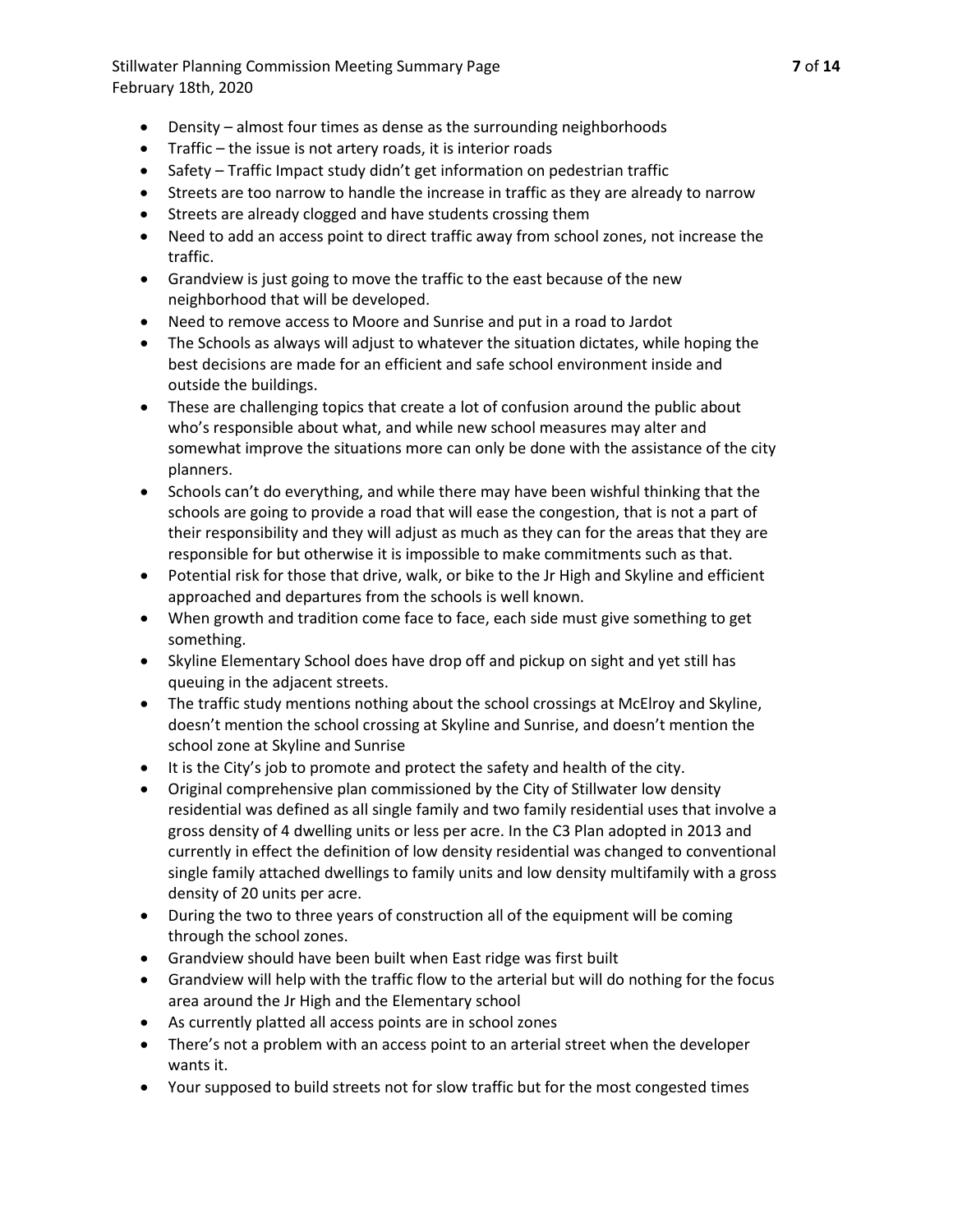Stillwater Planning Commission Meeting Summary Page **8** of **14** February 18th, 2020

- The 5ft ditch they are proposing to put in is going to be a hazard since it will be hard to mow unless you have specialized equipment.
- The developer is not liable for anything that is not on his property only
- Feels that the notification should have been sent out to every person that goes to those schools and that the developer is just doing the bare minimum.
- Need sidewalks for safety so that no one will be walking through the already congested streets.
- The places that they put the counters for the traffic study are areas that people already avoid, so it's not possible the count is correct
- It shouldn't be the responsibility of the schools to fix the issues just so that the developer can put more money in their pockets
- Any development in this area has to have an access to Jardot
- Worried about emergency vehicles getting access into the neighborhood quickly enough.
- As far as density is concerned they have followed the letter of the law, but she feels they have not followed the intent of the law.
- The traffic has made community members question living in the area anymore and restricted times that they can leave their homes.
- All those houses are going to be taking away from the environment such as the trees and grass.

Commissioner Buchert said that the requirements are there are no tree plantings for a residential area, the developer when they develop a property can take whatever trees they want to out of the property and they do not have to plant any trees back according to the code and the commission can't do anything about that per code.

Mr. Harkins said for clarification landscaping requirements do not exist for single family structures under the development code.

Chair Buchert closes the Public Hearing.

Chair Buchert asks legal and or staff if they can legally require the developer to have a connection to Jardot realizing that they have provided two or more connections.

Mr. Harkins said no you can't, if you were to approve with the condition that they have the access to Jardot you would need to give them an opportunity to negotiate that and a caveat for how to proceed forward if they can't give that access.

Mrs. Payne said that if the board decides to conditionally approve the plat reasons must be given, and those reasons must refer specifically to parts of the comprehensive plan or city regulations in which the plat does not conform to.

Chair Buchert said that in terms if he wants the developer to eliminate the connection at Moore Ave so they still have two connections which is contingent on the Grandview connection then that is in compliance with the city code and master plan and therefore legally he can't require a connection to Jardot.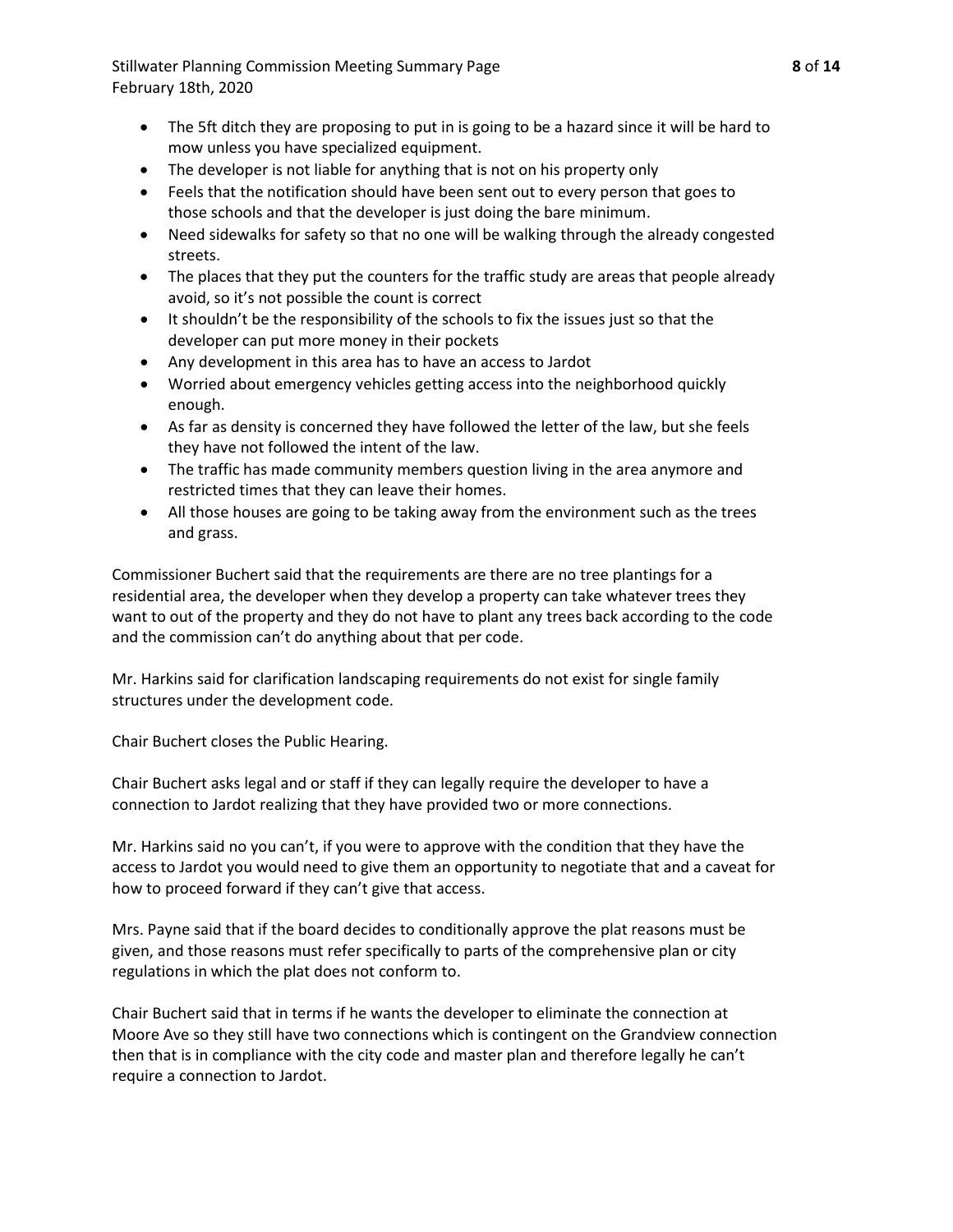Mrs. Payne said as long as there are two access points and they are in compliance with the comprehensive plan and city regulations, then no you can't have an additional requirement of Jardot.

Chair Buchert said that there have been discussions about Sunrise Ave only being twenty foot wide, it is a city street, not a city right of way that the city rebuilt the twenty foot wide. Can they require the developer to widen that street since it is on city right of way and the city built the street?

Mr. Harkins said that they could make the request as a condition. If you provide the original approval the process moving forward would be they would submit revised plat to the city and it would then come back to you for approval. Chair Buchert asks if that would be a revised preliminary plat. Mr. Harkins said yes a revised preliminary plat back to planning commission before any final plat could be submitted and that is per code.

Mrs. Payne said that she concurs with that.

Chair Buchert asked if anyone from the commission wanted to ask anything from the staff or legal at this time.

Commissioner Rickelman asked if they did something like that, there is a 60 days that it is automatic past a certain time does the conditional aspect increase the timing on that.

Mrs. Payne said that the 60 day rule would not apply if they approve conditionally.

Chair Buchert asked Mr. Gose if he would like to say anything. Chair Buchert said one item that he brought up that he wants to see if Mr. Gose is in objection to is that he would like to eliminate the connection to Moore Ave, he believes that is right in the middle of the highest area of the school. It leaves two other access with one of those being the Grandview connection.

Mr. Gose said that he talked to his client and they have no objection to taking Moore out, also talked to Ester about it and she doesn't feel it will be a negative aspect to that, so his client is ok with removing Moore and making it a pedestrian access.

Mr. Gose said that he has a question for legal on the balance of the conditional approval does it come back to Planning Commission, because what he heard on the previous preliminary plat that had conditions that's not coming back that as long as those conditions are met that the improvement plans and final plat can proceed.

Mrs. Payne said that conditionally approved plats shall be required to be submitted back to the Planning Commission for review before the final can be approved.

Chair Buchert said if we go forward with this and eliminate the connection to Moore that would be a condition that you would have to re-due the preliminary plat and bring it back here. If the Grandview connection is finished before the final plat than he will remember that and vote for the final plat, but if it is not done before the final plat he won't make it a condition but would not vote for the final plat unless that was finished.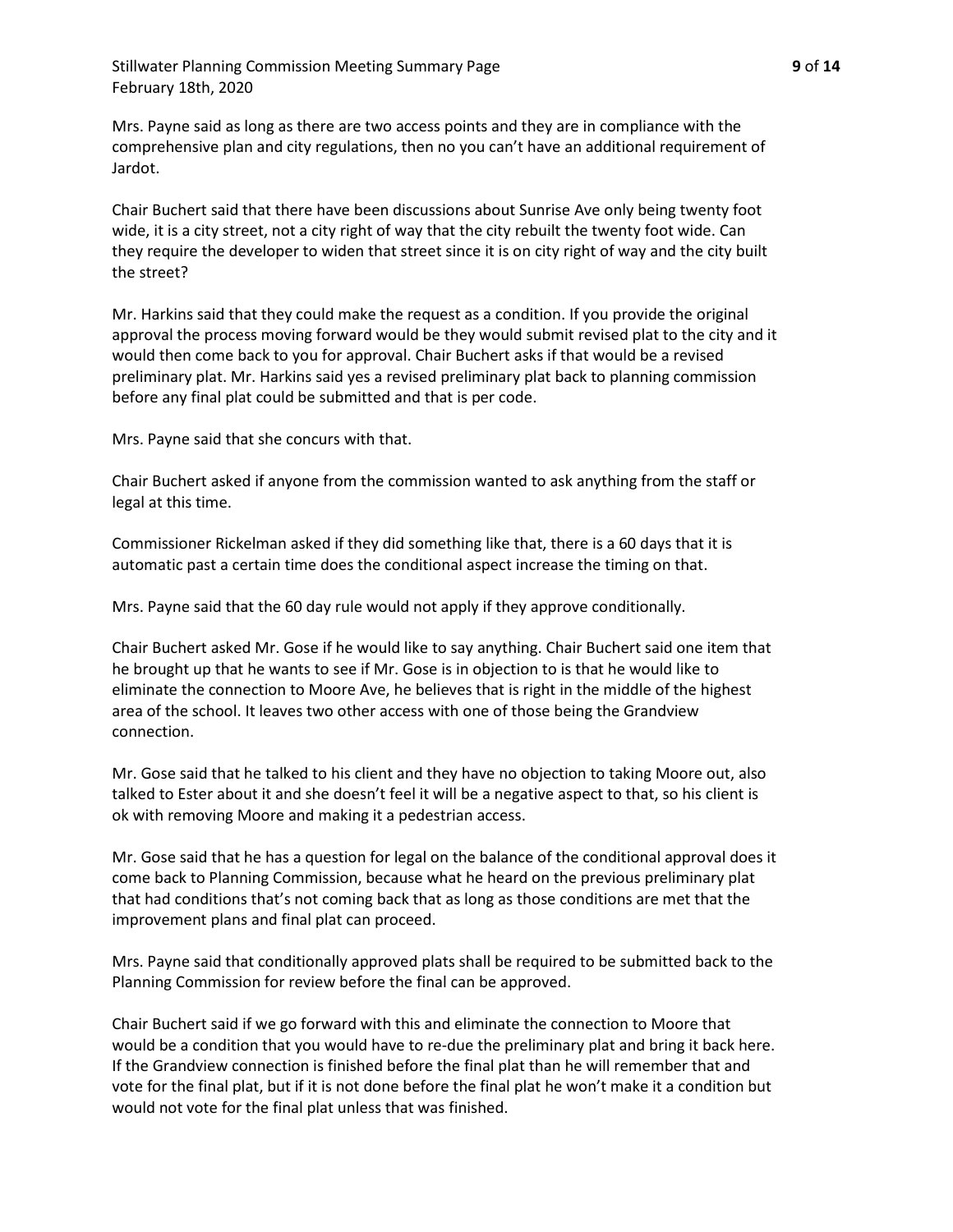Mr. Gose said for a point of clarification this is going to be plated in two phases. Phase one will be half of it, and phase two will be half of it. He'd like to make that intention upon approval of the second final plat when traffic is at 130 lots not 65.

Chair Buchert asked if the 65 lots goes up to Brooke Ave. Mr. Gose said if they take Moore out they would build the west road up to Krayler as part of phase one so that the access at Krayler and the access at Payne would be constructed as part of phase one. Chair Buchert asked which half the south, north, east, or west. Mr. Gose said the south half is phase one and in this case block one, block two, block four, five, and block three, lots 1-10. Chair Buchert said that to have the second connection you would need a road to Krayler. Mr. Gose said Blocks 6,7,8, and the north half of block three would be phase two. Chair Buchert asked if before they do the final plat for phase two then they would do the Grandview connection. Mr. Gose said that he suspects that it will be done sooner.

Chair Buchert asks if Mr. Gose would like to say anything else to the commission.

Mr. Gose said that he thinks the rest of the items that came up during the public hearing they have addressed previously. As far as staging for the schools the neighborhood will provide an additional parking lot for the schools during pickup so hopefully that will alleviate some of the concerns. A Jardot would provide another pass through to the Jr High which could create some safety issues within the neighborhood. Level C service is not the worst service, level F is in traffic studies and they can bring Ester back up if there are more questions on the traffic study. The density came up again, there are 6 acres in roads and two acres in ponds, those acreages were considered in the gross density. Total area, total number of lots.

Chair Buckert asks if there are any questions; seeing none Chair Buchert asks Staff to come up and give their findings and alternatives.

Mr. Harkins said that based on everything said staff has the following findings. That the preliminary plat as proposed currently meets all the zoning and subdivision requirements for the zoning district. That meets the RSS zoning requirements as far as density, layout, ect. It meets the subdivision requirements for building, two access points because it's over 30 lots. The comprehensive plan recommends low density residential. There is residential and AG in this area right now as far as existing land use. The proposed density is in line with the RSS zoning district in spite of the issues brought to the table. Staff feels it is in conformance with the comprehensive plan with regards to the future land use element because low density residential covers up to 20 units per acre.

Mr. Harkins said for alternatives, you can accept the findings as presented and recommend approval or approved as presented. You can find the request is not appropriate and recommend denial. You can provide conditions and give conditional approval with the stipulations noted on the record knowing that that conditional approval means it will come back to you for review again. If you feel additional items are needed for discussion or information you can table the item to a certain date later.

Mr. Harkins asks if there are any questions Staff can answer. Chair Buchert asked if Sunrise is a collector street. Mr. Harkins said that yes it is classified as a collector in the transportation plan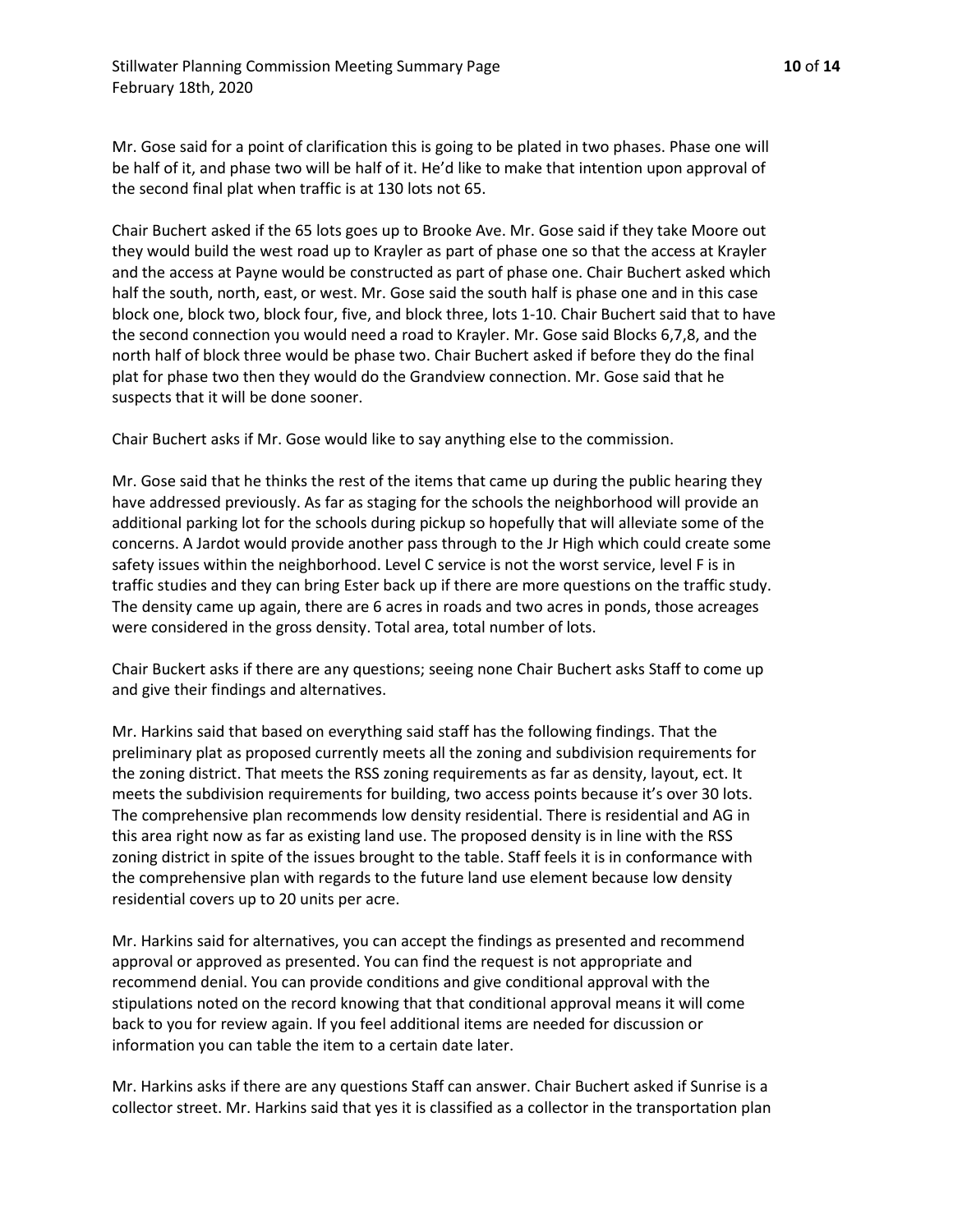Stillwater Planning Commission Meeting Summary Page **11** of **14** February 18th, 2020

and the comprehensive plan. Chair Buchert asks what the section for public streets. Mr. Harkins said that it is wider than 20 ft 1in. Chair Buchert said somewhere in the neighborhood of 36 ft. Mr. Harkins said as far as street width yes.

Commissioner Shanahan asked if Mr. Harkins just stated that sunrise is a collector. Chair Buchert said that Sunrise in the future should be a collector street. It's only 20 ft wide and in the future should be widened to 36ft wide. Mr. Harkins said that when it was rebuilt it was rebuilt to the 20ft 1in for many reasons at the time but as the community grows that should change to that 36ft in order to accommodate additional traffic. Chair Buchert said that hopefully Jardot will be enlarged to a four or five lane some day in the future.

Chair Buchert asks if there are any more questions of staff or legal. Chair Buchert asks if there is any commission discussion.

Vice-Chair Rickelamn said that he has two things he wanted to bring up. Certainly we all know that the City of Stillwater has areas where the roads are not adequate. Two the sewer and water pressure issues are things that have come to them over time that they know need to be fixed. But none of those things are going to happen if they don't have people in Stillwater, they won't be able to fix any of those problems. There was a comment that said that infill development must be compatible with the existing area and he thinks that just in the last few months they have made decisions where infill doesn't necessarily fit with the existing area for many reasons. While they want to be aware of the existing area they have to make their decision the best that they can for the city and the citizens there of. So in that regard yes in the local area they're in is affected so they have to make a decision of what's best for the city and the growth of the city. While he understands their concerns development in this part of Stillwater is important and has been an import part of the growth of Stillwater. He can't fix all the problems that have gone on there but if they get people building in there they might do something about it.

Commissioner Shanahan said that he has an issue with the traffic study and thinks that it is fundamentally flawed. Still don't understand why the counting's weren't done on the interior streets which is where the true impact is going to be felt. He can understand the argument that they do need development, Stillwater needs housing but he still has a lot of difficulty saying that development or growth should take total precedence over an established neighborhood. There should be balance there, he would like to see a development where it is do no harm. He is concerned in this instance that there will be. There is still concern about emergency vehicle access into this area with the school and adding 132 lots without an egress out to Jardot and thinks that's a major safety issue. The discussion related to the school district will need to figure out how to accommodate the additional traffic is another thing he has an issue with. There was a comment made that while yes the body has approved infill development that was not compatible with the existing building environment he disagrees with that. The traffic issue and the street infrastructure issue is a major issue and he can't support the development unless there is a more reasonable resolution to the traffic and street issue. He would like to see the developer, the neighborhood, and city come up with a reasonable compromise to address this. He doesn't feel the neighborhood should have to bear the brunt or negative impact of this development.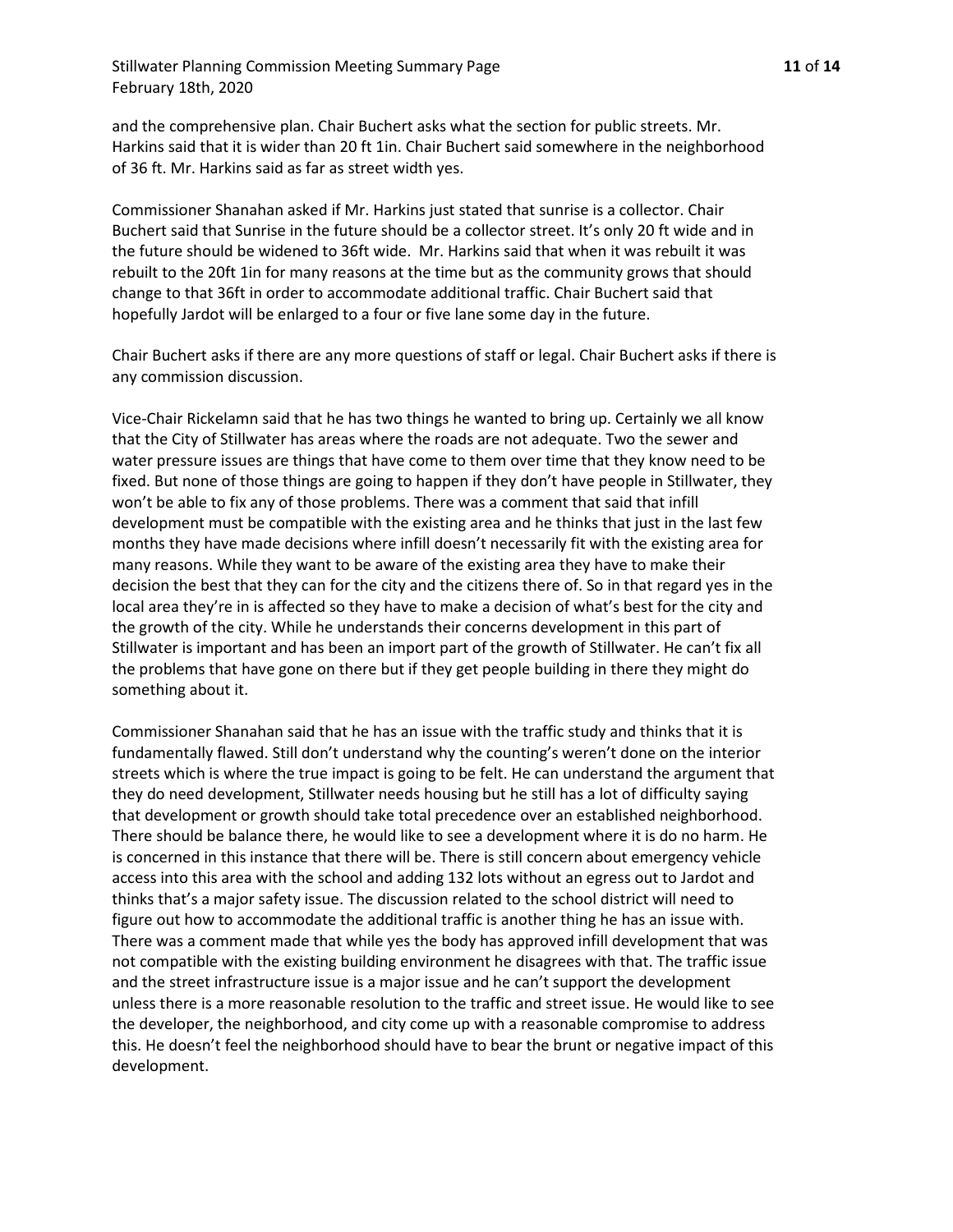Stillwater Planning Commission Meeting Summary Page **12** of **14** February 18th, 2020

Chair Buchert said that he'll make a few statements. Statement one is that this development is in accordance with the codes and regulations. Even though some of the surrounding area has less of a density, he believes in a city that this is an appropriate development in this particular area and has no problem with the density. He would love to have a connection with Jardot and talked to Monty Karns about this but he has concerns that this will be a cut through area for the school situation and a future safety concern on Jardot 10-15 years from now for furture development. What he is hearing from legal and staff is because they have two or three other connections and he would like to eliminate the connection one and make it pedestrian only and make it two connections that they are not in good legal standing to have them make a connection to Jardot. With the connection on Grandview he believes that this development is acceptable and would vote for the development as long as that connection to Grandview is made before phase two is built.

Chair Bucher asks if anyone else would like to say anything; none. Chair Buchert asked if there was a motion.

Vice-Chair Rickelman said that Chair Buchert had brought up the fact that he was wanting A. with the closing of Moore and B. that Grandview is completed before the start of phase two.

# **Vice-Chair Rickelman said that he would make the motion to accept the findings and approve the preliminary plat as presented with those two conditions thereof, Chair Buchert Seconded.**

Mrs. Payne if a conditional plat is motioned and seconded and passed reasons must be provided for the conditions and the reasons must refer specifically to the comp plan or to city regulations as to why the plat doesn't conform.

Chair Bucher said that he moves that eliminate Moore Avenue because it leaves two connections and he believes that it is in the middle of a highly congested area of the school district and the developer agrees to that reduction and connection and make it residential only. And do they need any more reasons than that.

Chair Buchert asks if there is anybody who is going to second that. Not hearing a second Chair Buchert asks if he can now second the motion.

Mrs. Payne said she believes so.

| <b>Roll call:</b> | <b>Buchert</b> | Rickelman | Shanahan | Jerome        | <b>Allred</b> |
|-------------------|----------------|-----------|----------|---------------|---------------|
|                   | Yes            | Yes       | No       | <b>Absent</b> | No            |

#### *Time: 1 hour 40 minutes*

Chair Buchert said that the motion did not pass, is there any more discussion or does someone want to make a motion.

Chair Buchert asks from the two commissioners that voted no, would they vote for a motion that requires a connection to Jardot and then legal can work through that issue. Commissioner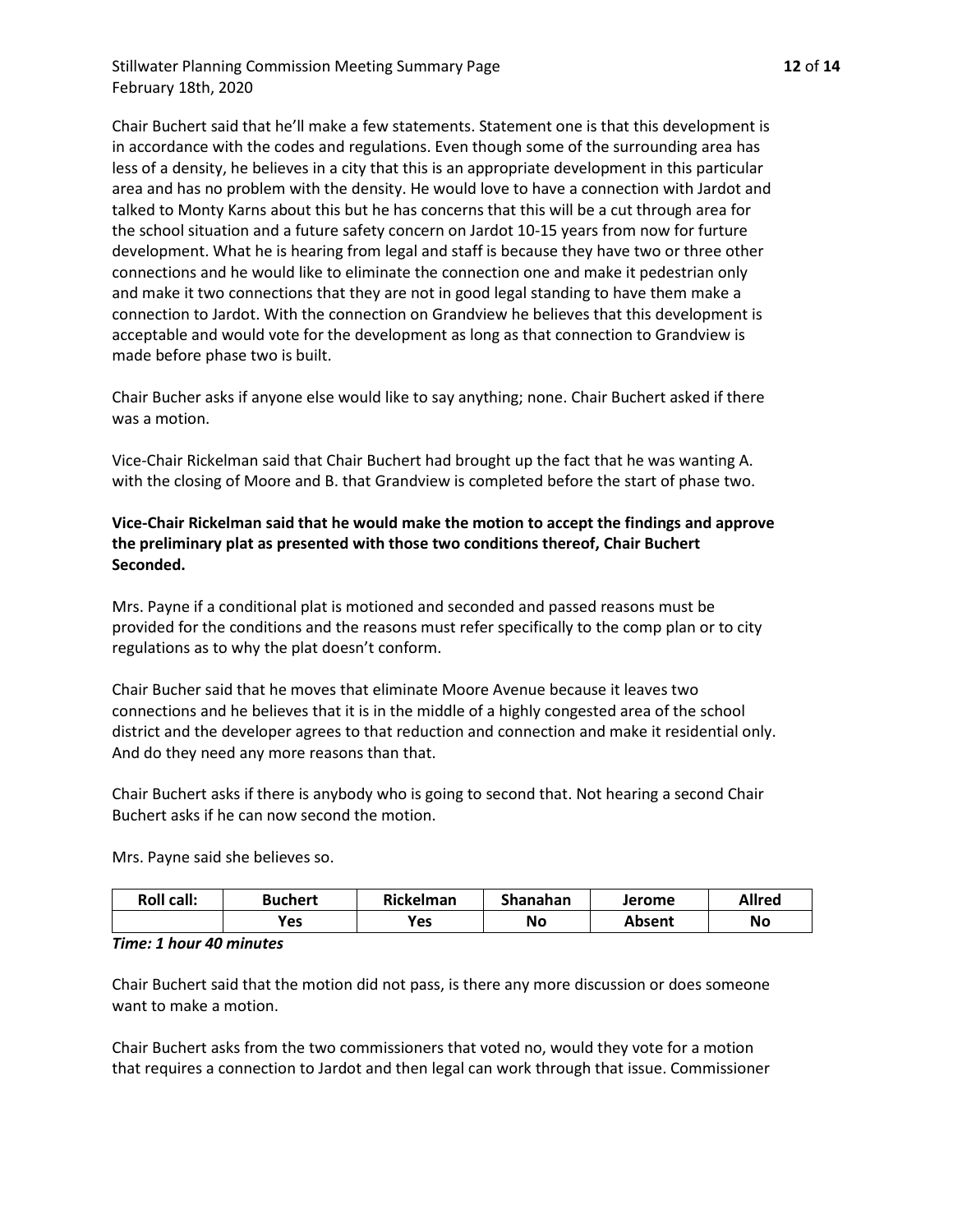Stillwater Planning Commission Meeting Summary Page **13** of **14** February 18th, 2020

Shanahan said that he would be totally supportive of that. Commissioner Allred said that he would be supportive of that.

Chair Buchert said that if someone would like to make a motion to that effect he would still like to include eliminating the Moore connection and making it pedestrian only and having Grandview completed before phase two starts.

Commissioner Shanahan said that he would like to make a motion but wants to make sure it is worded properly. Chair Buchert said take as much time as he desires or if he wants he can talk to legal. Commissioner Shanahan asks how such a motion could be structured.

Mrs. Payne said that he can approve the plat conditionally upon an access on Jardot, make Moore a pedestrian access, and also for Grandview to be completed prior to phase two starting and reasons will need to be provided for all those conditions that relate to the comp plan or city regulations. Chair Buchert said that he has already provided reasons for Moore and Grandview connection so the question is what is the rational to require the developer to connect to Jardot that is in accordance with the comp plan. Commissioner Shanahan said that there was phrasing in part of the discussion earlier regarding the integrity of the neighborhood and he feels that would be adequate justification governed by the comp plan.

Mrs. Payne said thank you.

Chair Buchert said that Mrs. Payne is ruling that they have justification, whether it is legally justified or not she is now ruling to that effect, so it will be entered into the minutes and that will be their justification.

**Commissioner Shanahan moved to accept the findings and approve the preliminary plat as presented with the conditions that 1. Moore Avenue is made pedestrian only, 2. That Grandview must be completed before the start of phase 2, and 3. There is a connection to Jardot, Commissioner Allred seconded.** 

| <b>Roll call:</b> | Buchert    | Rickelman | Shanahan | Jerome | <b>Allred</b> |
|-------------------|------------|-----------|----------|--------|---------------|
|                   | <b>Yes</b> | Yes       | Yes      | Absent | Yes           |

*Time: 5 minutes*

## 3. MEETING SUMMARY FOR REVIEW AND POSSIBLE ACTION:

a. Regular Meeting Summary of February 4, 2020

**Commissioner Allred made a motion to approve the 02.04.2020 meeting summary as presented, Vice Chair Rickelman seconded.**

| <b>Roll call:</b> | Buchert | <b>Rickelman</b> | Shanahan | Jerome | <b>Allred</b> |
|-------------------|---------|------------------|----------|--------|---------------|
|                   | Yes     | Yes              | Yes      | Absent | Yes           |

*Time:2 minutes*